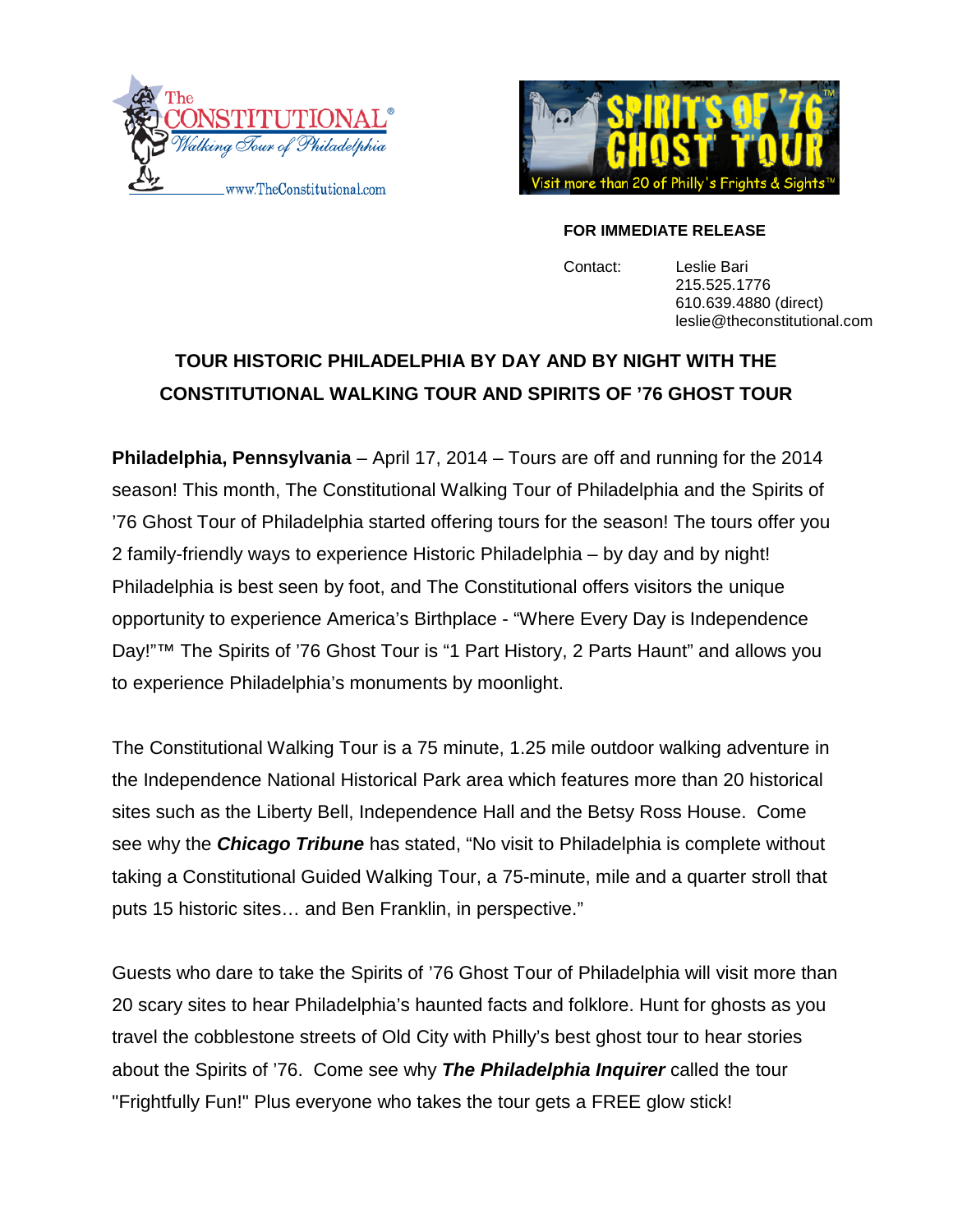"Taking The Constitutional Walking Tour of Philadelphia gets visitors up close and personal with a High-Definition Historical Experience and is the best way to explore Historic Philadelphia by day," stated Jonathan Bari, President of The Constitutional Walking Tour. "But if you're looking to explore the haunted side of the city, then take the Spirits of '76 Ghost Tour to hear about the legendary ghosts of our Founding Fathers."

### **The Constitutional – Tickets and Schedule**

- The Constitutional is offered 7 days a week from now through November 30, with 3 departures time each day (10 AM, Noon and 2 PM Monday through Saturday, and 11 AM, 1 PM and 3 PM on Sunday). Tours meet directly outside the main entrance of the National Constitution Center at 525 Arch Street (near the stone benches).
- Tickets for The Constitutional cost \$17.50 per adult, \$12.50 per child, ages 3-12. \$55.00 for Family Four Pack (2 adults, 2 children ages 3-12)\* - A \$5.00 Savings! Tickets can be purchased:

- 1) Online: [www.TheConstitutional.com](http://www.theconstitutional.com/)
- 2) Via Phone: 215.525.1776

## **Spirits of '76 Ghost Tour – Tickets and Schedule**

- The Spirits of '76 Ghost Tour is offered Friday & Saturday nights in April and November; Thursday – Saturday nights in May; Wednesday – Sunday nights in June and September; 7 nights a week in July, August and October;. Tours meet at Mrs. K's Koffee Shop at 325 Chestnut Street (4th & Chestnut Streets).
- Tickets for The Spirits of '76 Ghost Tour cost \$17.50 per adult, \$12.50 per child, ages 3-12. \$55.00 for Family Four Pack (2 adults, 2 children ages 3-12)\* - A \$5.00 Savings!

Tickets can be purchased:

- 1) Online: [www.Spiritsof76.com](http://www.spiritsof76.com/)
- 2) Via Phone: 215.525.1776
- 3) In person: Each evening before the tour, at Mrs. K's Koffee Shop at 325 Chestnut Street (4th & Chestnut Streets).